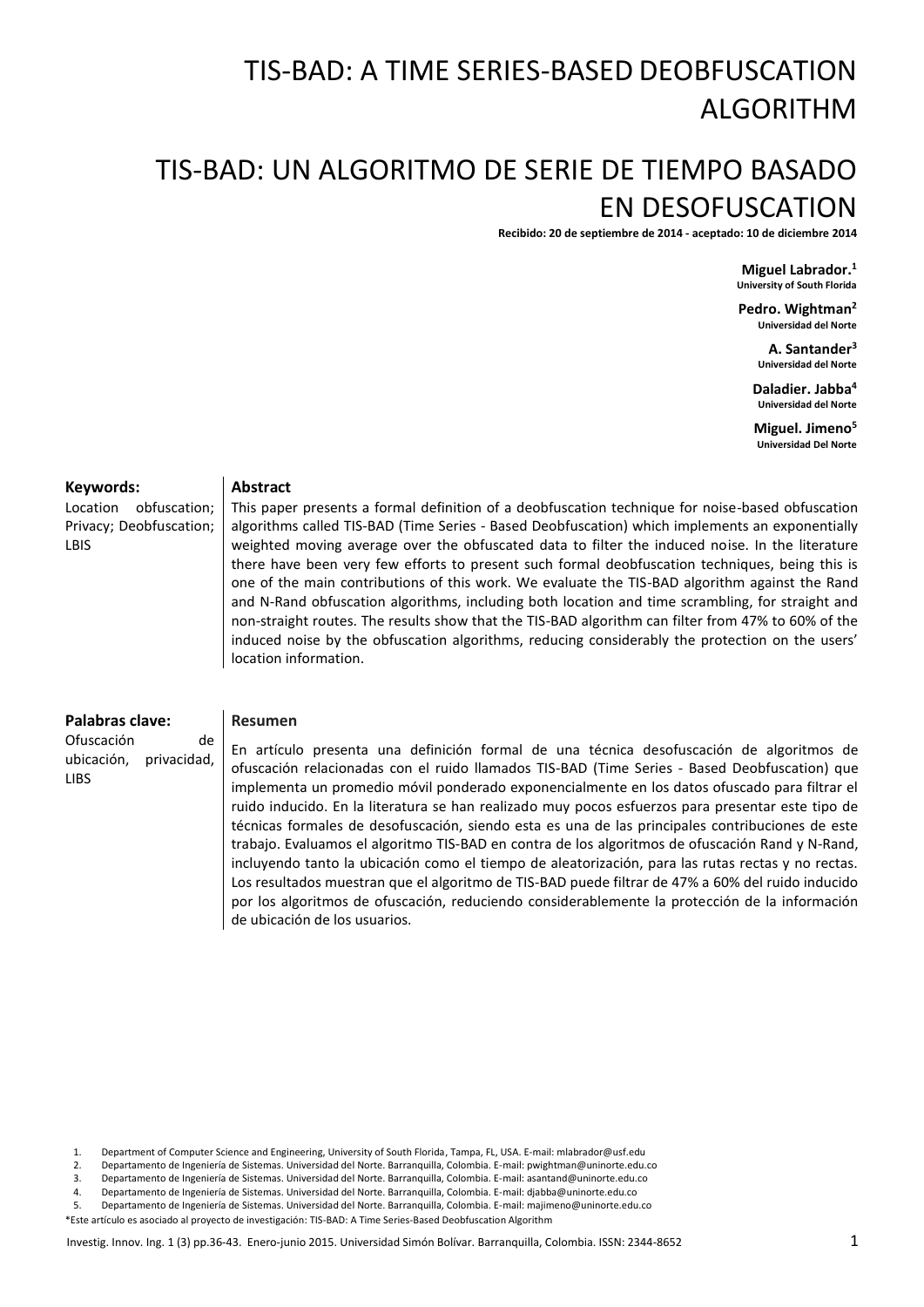## **I. INTRODUCTION**

A Location-Based Service can be defined as an application that provides users with information based on their geographical position, which could be obtained from the mobile device they are carrying and from which they are accessing the service, or using a manually defined location [1].

Location-Based Services (LBSs) and Location-Based Information Systems (LBISs) have shown a growth trend in the last years due to factors like the development of faster cellular- based Internet communication technologies, the popularization of GPS-based navigation both offered via web through smart- phones or in devices installed in the vehicles, and the availability of open source APIs to work with maps, geographic databases, and GIS applications. This list of advances has inspired the development of a great number of LBSs all around the world. Comments like the next one from the European GNSS Agency confirm the potential of this technology: "LBSs are at the start of an impressive growth curve, possibly resulting in countless opportunities for entrepreneurs and a €100bn market" [2].

This opportunity also brings some associated risks. Service providers now have the location information of their clients, which could be used for other purposes than the one initially informed to the user. For example, users can be tracked and their preferences known by service providers who may send spam and undesired advertisement back to users. Even worse, the information could be stolen during a security breach and used later in actions that may put the users in danger. One well- known technique to protect the location information of the users is Location Obfuscation (LO).

Location obfuscation consists of applying a nonreversible alteration to the exact location of the users, so that it does not reflect their exact location but still contains enough information about their geographical position to allow the provider to answer users' queries. The most common LO techniques are the noise-based techniques. These techniques add random noise to the location information to generate the altered one, most of the times using symmetrical random distributions like uniform and Gaussian, or asymmetric, like exponential. However, in the literature, there has not been enough work where deobfuscation techniques are formally defined and evaluated against these obfuscation algorithms.

This works presents the TIS-BAD deobfuscation algorithm, a time series-based technique that uses exponentially weighted moving average filter to reduce the induced noise in an obfuscated path in order to

reveal morphological information on the user's route that can lead to a full identification of the protected path. TIS-BAD is evaluated along two noise-based obfuscation methods, Rand and N-Rand using two different kinds of paths. In addition, these two algorithms are extended in this paper by adding time obfuscation as a possible tool against the TIS-BAD algorithm.

The results show that the TIS-BAD can filter out between 47% and 60% of the induced noise on the obfuscated paths, depending on the type of path and the obfuscation technique. Based on the experiments with different parameters for the TIS-BAD algorithm, the best configurations appear to need a small number of historic values, a high impact on recent obfuscated values and a balanced proportion between the averages of obfuscated and estimated data. Most configurations with these qualities showed the lower levels of distance between the estimated points and the original ones.

The paper is organized as follows: Section 2 presents a summary of related work. Section 3 describes the time-series deobfuscation technique. Section 4 shows the design of the experiments and the results of the performance evaluation. Finally, Section 5 presents the conclusions and future work.

### **II. RELATED WORK**

Privacy and security for the user's location have been an active topic of research for the last few years, as a way to protect the location information of the users, which may be at risk from attackers who would like to access exact information about the mobility patterns of the users.

There are different ways to provide location privacy. Some of the most important are anonymity, query-based and location obfuscation techniques.

Anonymity is a technique that separated the location information from its owner, in order to prevent the traceability of the location information; this is, the users report their location information and it is stored without any relation with the user that generated it. The location information associated to the user is chosen among other preexisting data in the database, so that the reported location is not the actual one. Some techniques use pseudonyms and the use of third party location providers [3], and with k-anonymity techniques in which a user's exact location cannot be distinguished among k-1 other user [4], [5]. Another technique reveals only noncritical information or incomplete information about the routes such that there are not enough details about the route taken by the user for it to be reconstructed [6].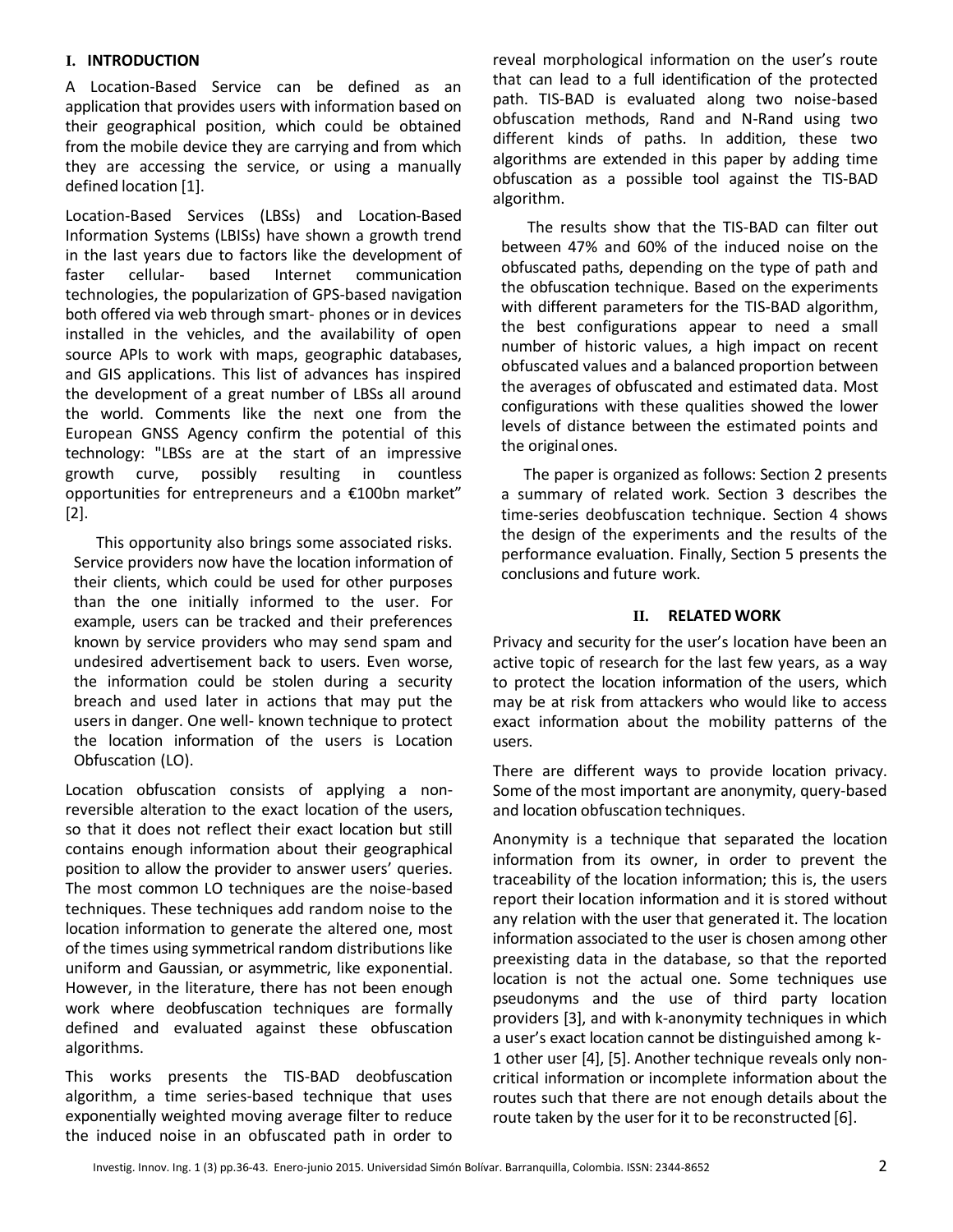The query-based techniques approach privacy by protecting the process in which the user access the LBIS, and avoid revealing the location of the user. Most of these techniques do not store the location of the user, thus they would not be useful for tracking applications, so they are not in the scope of this paper. Some of the techniques in this category are [7].

Location obfuscation can be defined as "the means of deliberately degrading the quality of information about an individual's location in order to protect that individual's location privacy." [8] The main idea of is for the original location to be altered or generalized in order to hide the exact location of user, while the LBS service provider still can provide a desirable level of service. Some of these techniques can be parameterized by the user in order to find a level of compromise of its location information in order to obtain a better service. Many different location obfuscation techniques have been proposed. In [9, 10] the authors propose adding random noise to existing data in order to hide their actual content.

In [11], the authors generalize the location of the user, redefining possible areas of location, in which no location point is provided but an area that contains the actual location. In [12], the authors propose rounding the location based on a predefined set of landmarks or grid cells. In [13] the authors propose the generation of alternate dummy paths so the attacker could not recognize the actual path of the user. Other schemes use combined solutions including obfuscation and anonymity  $[4]$ .

However, in the literature there have not been great efforts in the formal definition of deobfuscation techniques. This is a very critical area in privacy research in order to test the performance of the obfuscation techniques against possible tools that attackers could use to reverse the obfuscation to obtain the original location information. In addition, if the exact location of not possible to recreate exactly, at least a cleaner view of a user's path that may allow attackers to infer the users' actual route after further analysis based on the real map of the area where the route is from.

Most works that include deobfuscation algorithms always present them jointly with their obfuscation techniques. For example, in [9] the authors propose an attack scheme based on trying to identify the random distribution used to generate the noise in the data so they can classify more accurately the information. In [11] the authors define a more empirical approach in which attackers blindly select different options of area modification and then the authors quantify how good

this guessing process could be. In [13, 14] the authors propose Markov-based approaches in which the locations on a user can be discretized in order to obtain the best most probable path of the user.

This paper introduces the TIS-BAD algorithm, a deobfuscation algorithm that uses time series analysis using an exponentially weighted moving average (EWMA) filter in order to eliminate the induced noise in the route, so a much "cleaner" of the obfuscated path can be calculated. This technique will be described with more details in Section 3.

### **III. TIME SERIES-BASED DEOBFUSCATIONTECHNIQUE**

In general, most noise-based location obfuscation techniques consider each point as an individual piece of information that gets transformed by adding random noise to it. Each point represents an occurrence of a random value of the chosen random distribution, which, if not configured properly, can ease the process of estimation of the original paths.

For example, the nature of the noise generated using symmetrical random distributions like uniform or Gaussian is usually centered at 0, which becomes its expected value in the long run. This fact allows the use of the moving average technique to estimate the original path from an obfuscated one because, from a set of random occurrences it is expected that the sample mean will add up all the noise, canceling out its effect on the location information, thus reveal the original trace.

This technique may not reveal the actual exact corresponding location to the obfuscated point, but it will filter most of the induced noise and reveal a morphologically equivalent path that should facilitate the process of exactly estimating the location of the user.

The attack model considered in this work is the one in which the attacker is able to gather obfuscated traces of routes from a single user. The information has a single pseudonym per trace, so all the points of a user could be queried all together. No other privacy techniques are considered, like anonymity, cloaking or query-based algorithms. The attacker wants to estimate a more detailed location of the user from the obfuscated data.

## *A. Deobfuscation formula*

The TIS-BAD deobfuscation algorithm uses an exponentially weighted moving average filter over sequence of obfuscated points *P'* and a sequence of estimated points *P \** to estimate a representative point of a set of *k* locations. Both the averages of the actual obfuscated points and the estimated points are later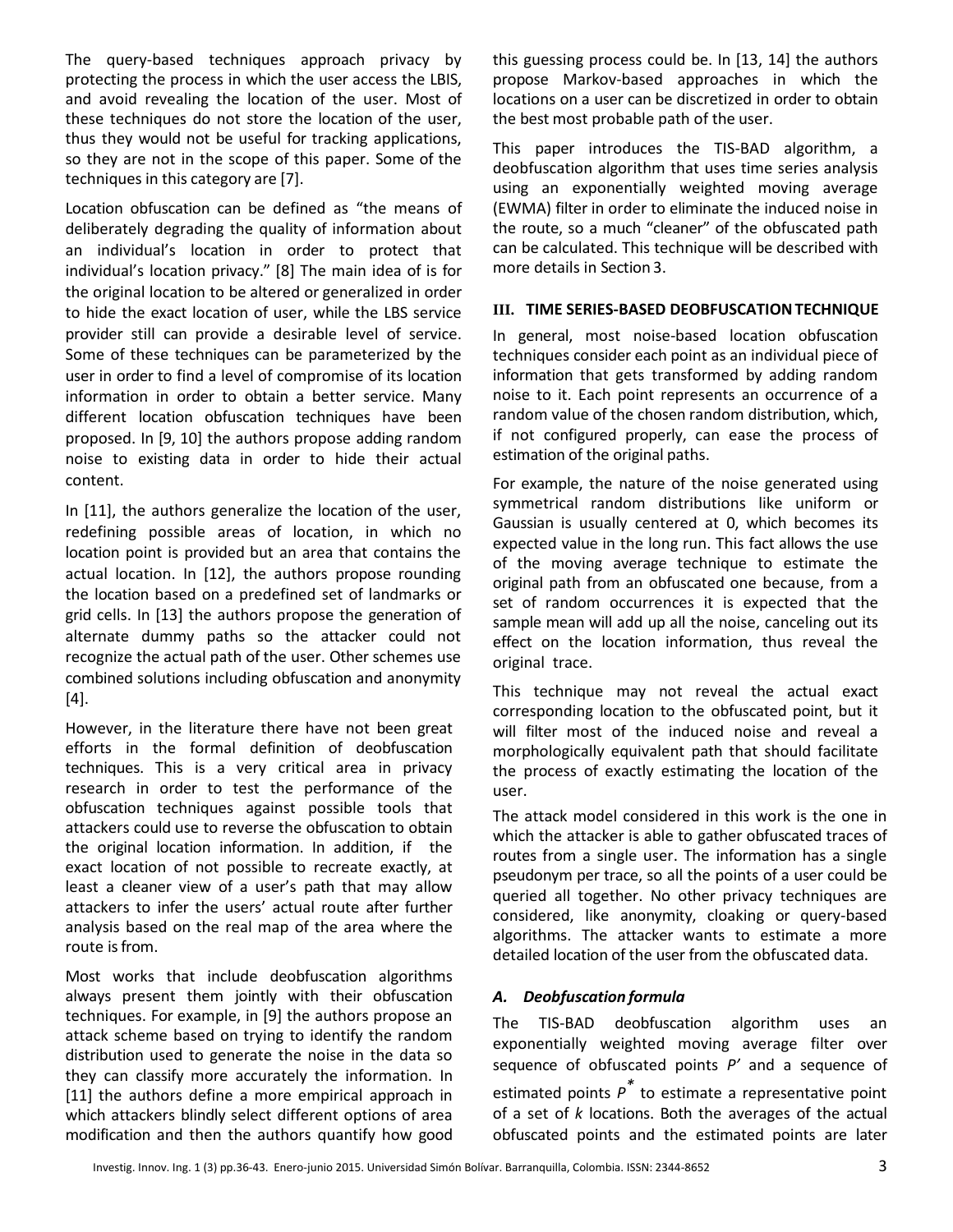added in a linear combination formula to estimate the next point in the series. Eq. 1 shows the definition of the formula, where *k* is the number of previous values from both sequences that are used in the time series formula, α is the weight parameter for the obfuscated points, δ is the weight parameter for the previously estimated points, and  $β$  is the linear combination parameter for both average points estimated from the sequences.

$$
P_i^* = \beta \cdot \frac{\sum_{j=1}^k P_j^j \cdot \alpha^j}{\sum_{k=1}^k \alpha^j} + (1-\beta) \cdot \frac{\sum_{j=1}^k P_j^* \cdot \delta^j}{\sum_{k=1}^k \alpha^j}.
$$
 (1)

The algorithm uses the first k obfuscated values raw, and assumes those same values for the estimated ones. From the *k*+1 value on, the TIS-BAD algorithm starts applying the formula in order to estimate the locationpoint.

The parameters of the formula have a great impact on the results of the estimation. The k parameter defines how many values from the past will be considered. In a very straight path, it is expected that the average of more values will generate an estimate closer to the original path, while in a very curvy path including many points may misguide the algorithm into areas where the path does not go byexactly.

On the other hand, both  $\alpha$  and δ define the rate of impact of the historical values in the estimation, of the obfuscated values and the estimated ones. A large value in these parameters means a more homogeneous distribution of the impact among all *k* values, while a small value assigns a large impact to the first value and the impact decreases rapidly for the rest of the *k* past values.

The β parameter defines the balance between the average of the obfuscated values and the average of the estimated values. The average of the obfuscated values guides the algorithm to follow the general trend of the path, while the average of the estimated values includes an element of noise reduction and filters the variability from the obfuscated values; in other words, it balances the new information obtained from the obfuscated values with the trend previously found in the data.

Fig. 1 shows an example of the effectiveness of the TIS-BAD algorithm. The scenario has 500 points with an *r* parameter of 200 meters and obfuscated by the N-Rand algorithm with N=10 and a curvy design. The original path is shown in black in the middle of the figure. It can be identified thanks to its straight sections. The

route with a lighter color and that occupies all the back of the figure is the obfuscated path, which illustrates the large amount of noise induced in this scenario and the impossibility to visually identify the original path. The blue (solid darker gray) line represents the estimation calculated by the TIS-BAD algorithm. It can be seen that the estimated path does not corresponds directly to the original path, but it considerably reduced the noise and produced a morphologically close structure that could be used to infer more precisely the whereabouts of the user. The deobfuscated path used in this experiment uses the parameters  $k=10$ ,  $\alpha=0.7$ ,  $\delta=0.5$  and  $\beta=0.3$ .



algorithm over an obfuscated path.

The next section is dedicated to the evaluation of the TIS- BAD algorithm in terms of noise reduction from the obfuscated paths, measured as the average distance from the original points to the new estimated points. A large set of parameter combinations is considered in the experiments in order to identify the best configurations.

#### **IV.PERFORMANCE EVALUATION**

This section presents the evaluation of the TIS-BAD algorithm applied over several scenarios in order to determine its general performance. The experiment includes the following factors on its study: type of mobility pattern, obfuscation algorithm, and internal parameters of the TIS-BAD algorithm.

The measured performance variable is the average distance from the original location to the deobfuscated one, and its standard deviation. This will be contrasted also with the average distance provided by the obfuscation algorithm. The results are obtained from the average of 50 paths following the same mobility pattern. These paths are obfuscated using the algorithms and their time-obfuscation variants. Then, each obfuscated path is deobfuscated using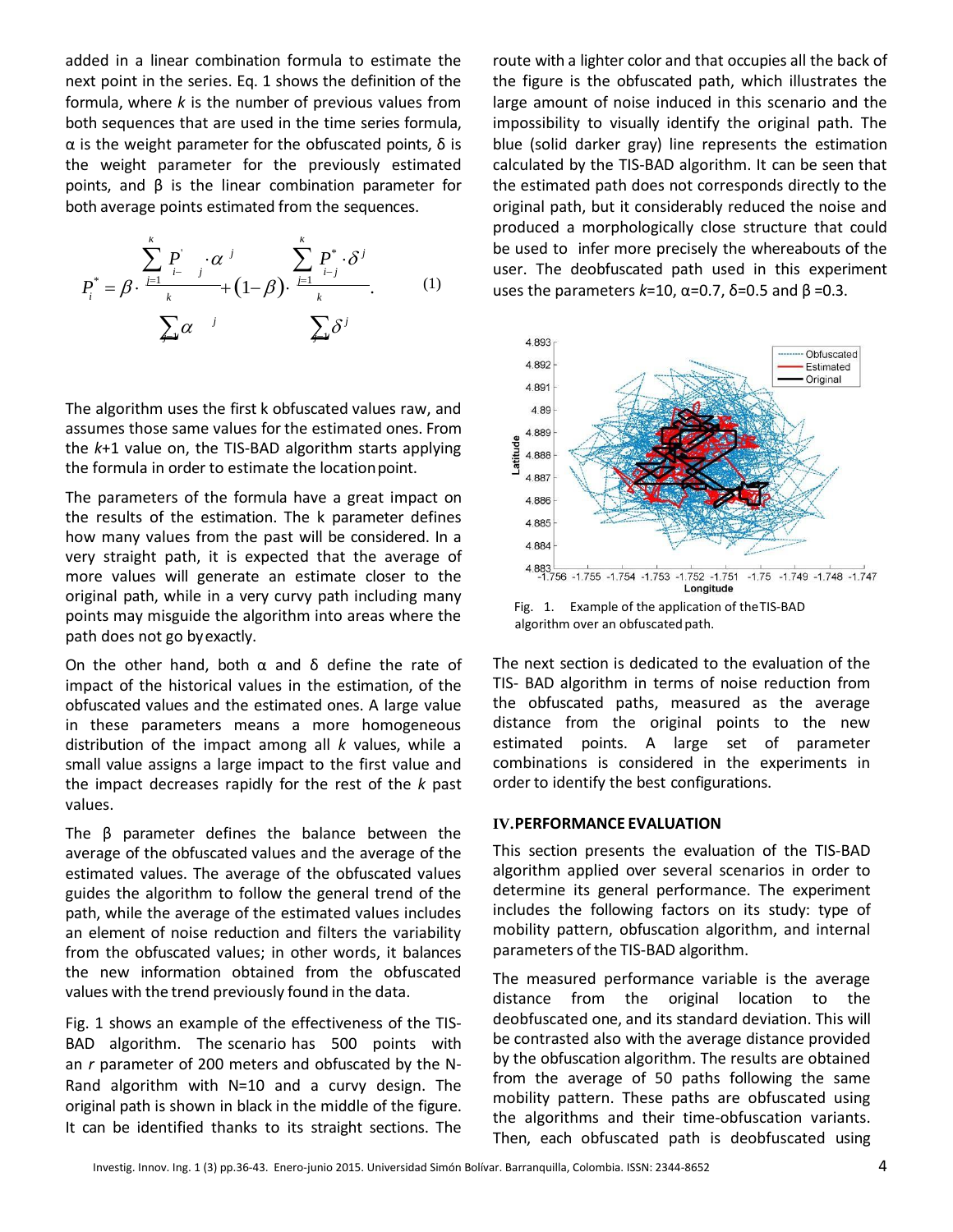each configuration, and a grand average per configuration is calculated in order to obtain the average distance provided by that configuration of the TIS-BADalgorithm.

#### *A. Mobility patern*

This factor was included in the study in order to determine the level of impact of the mobility pattern of the user on the way the algorithm works. It would be expected that a very curvy path will generate more problems to the algorithm than a straighter route.

Based on this idea, two types of mobility patterns were included: mostly straight and mostly curvy. The paths were synthetically generated using a Markov-based automaton.



Fig. 2. Example of the Markovian automaton to generate paths for the semi-straight mobility pattern.

The automaton, as shown in Fig. 2 considers 4 states: Go, which means that the trajectory will continue based on the same direction defined in the previous state, Turn Right and Turn Left, in which the orientation will change and the trajectory will advance in the new orientation, and Stop which considers the user holding its current position for a certain amount of time. The changes in distance on each step is equivalent to moving 10 meters in the selected orientation, but the time difference between steps is randomly generated between 0.7 and 1.7 seconds, which should model changes in speed in the user's movement in a car at between 50 and 20 kilometers per hour. The changes in direction were discretized based on 45 degree steps, which means a turn could be 0, 45, 90, 135, 180 degrees on the respective direction of the state, plus a displacement in that new direction following the same description of the Go state. In the case of the Stop state, the waiting time in that state is randomly generated between 0 and 30 seconds. From the state machine it can be seen that a user can have more than one waiting period before it can go to the Go state again. The probability of staying in the Stop stage is 60% in all the scenarios.

The transition probability matrix is used to define the probability of staying in one stage or changing to another one. Table 1 shows a summary of the transition probabilities used in the generation of both semi-straight and curvy routes. All routes were assumed to start at the coordinate (Lat=4.887933, Long=-1.752478), which us a certain real location from Takoradi, Ghana.

## *B. Obfuscation factor*

Four factors were defined on the obfuscation process: Algorithm, radius, the N parameter and the application of time obfuscation. The Rand and N-Rand obfuscation algorithms were selected based on their performance evaluation in [16]: the first one produces a large average distance between the original path and the obfuscated one, and the second has the lowest complexity of all obfuscation techniques.

Each of the paths generated for this experiment were obfuscated by these algorithms and the combination of their parameters. The chosen parameters for the experiments were a noise radius *r* of 100 meters: 100 meters is the size of a typical block of Hispanic colonial cities. In addition, time obfuscation is also evaluated based on a single value for the *rt* parameter. This parameter is kept with a single value for this work but may be studied with more detail in a future work. The N parameter determines the number of random samples in order to select the largest one in the N-Rand algorithm; in other words, a larger N will generate larger average distances. A value of N=10 generates the largest distance between the original and the obfuscated location, but it does not produce a high variability, while N=4 produced a shorter distance but a higher variability. It is expected that variability may have an impact on the ability of the deobfuscation algorithm to estimate the real location.

## *C. Deobfuscation factor*

Each of the parameters on the TIS-BAD deobfuscation technique has 5 different levels, and each of the obfuscated files is processed in order to estimate the original path using the 125 combination of parameters. As mentioned before,  $\alpha$  and  $\delta$  does have an impact on the weight of the historical values in both obfuscated and estimated values, and  $\beta$  plays as the balancing element between these estimations.

Due to the large number of experiments, the results will show only the configurations that produced the estimation with the lowest average distance between the points in the original route and the points in the estimated path. The different factors and levels of the experiments are summarized in TableI.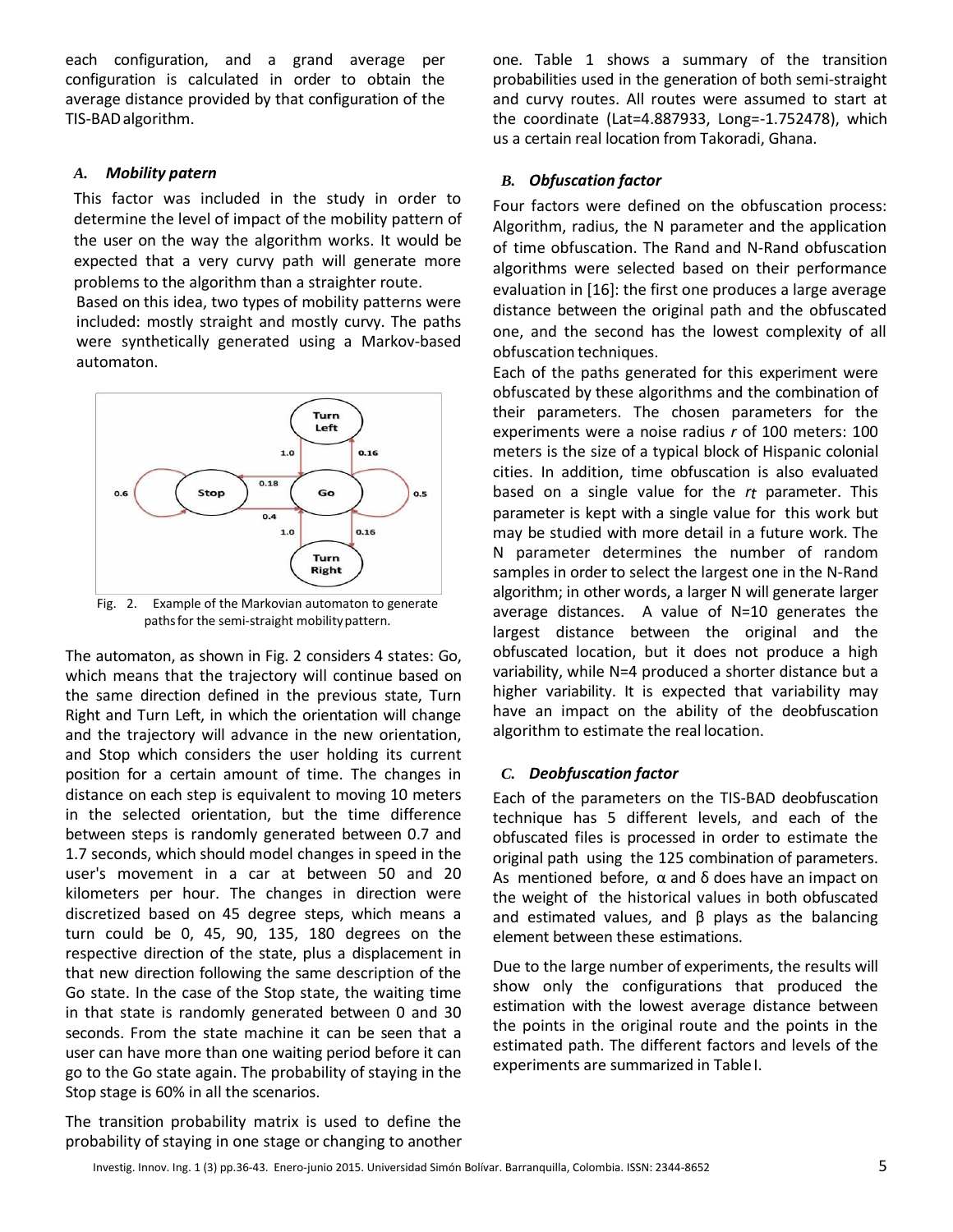| TABLE I. | <b>TABLE TYPE STYLES</b> |  |
|----------|--------------------------|--|
|          |                          |  |

| Factor                     | Level             | <b>Description</b>                                                                                                  |
|----------------------------|-------------------|---------------------------------------------------------------------------------------------------------------------|
| Mobility<br>Patterns       | Semi-<br>Straight | $Go \rightarrow Go = 0.50$ ,<br>$Go\rightarrow$ Left=Go $\rightarrow$ Right=0.16,<br>$Go \rightarrow Stop=0.18$     |
|                            | Curvy             | $Go \rightarrow Go=0.90$ .<br>$Go \rightarrow Left = Go \rightarrow Right = 0.03$ ,<br>$Go \rightarrow Stop = 0.04$ |
| Obfuscation<br>n algorithm | Rand              | $r = 100$<br>$r_t = 10$ secs<br>W/ and W/O time obfuscation                                                         |
|                            | N-Rand            | $N = 4, 10$ $r = 100$<br>$r_t = 10$ secs<br>W/ and W/O time obfuscation                                             |
| TIS-BAD<br>parameters      | $\boldsymbol{k}$  | 5, 10, 15                                                                                                           |
|                            | $\alpha$          | 0.1, 0.3, 0.5, 0.7, 0.9                                                                                             |
|                            | δ                 | 0.1, 0.3, 0.5, 0.7, 0.9                                                                                             |
|                            | R                 | 0.1, 0.3, 0.5, 0.7, 0.9                                                                                             |

#### *D. Results*

The results are divided into 2 figures, defined by the type of mobility pattern of the path. Each figure contains the results of the configuration that produced the lowest average distance of the estimation from the original path, including also their standard deviation, for 4 scenarios defined by the obfuscation algorithm (Rand and N-Rand) and the application of time obfuscation. They also include the average distance produced by the obfuscation algorithms in order to illustrate the improvement in distance provided by the TIS-BAD deobfuscation algorithm.



Fig. 3. Average distance in curvy paths with N=4 andR=100

The first scenario is the curvy scenario where the fast changes in direction are expected to become a problem for the TIS-BAD algorithm. Fig. 3 shows the results for these scenarios.

From these results, some conclusions can be drawn. The first and more important one is that the TIS-BAD

evidently reduces the distance between the obfuscation paths and the original paths. This reduction is about 52% over the Rand protocol and about 60% over the N-Rand protocol without time obfuscation, and about 50% and 57% for Rand and N-Rand with time obfuscation.

Also, it can be seen that time obfuscation does not have a great impact on the average noise to the obfuscated paths compared to the version without it, but it increases the variability of the noise, producing a slight improvement of the obfuscation algorithms against the TIS-BAD algorithms, however, based on the T test for paired mean comparison, they are proves statistically different with 99% confidence in both scenarios. This means that the N-Rand indeed produces better absolute deobfuscation than the Rand algorithm because it keeps a longer distance from the original points and the estimated ones.

One interesting results is that even though the N-Rand produces a larger distance from the original path, it is more sensitive to the time series-based attack, allowing a higher filtering ratio; this is, the N-Rand generates considerably larger noise than the Rand algorithm, but the estimated path is very similar to the one obtained from Rand. For some applications, a 7% filtering ratio difference may imply that the Rand algorithm may be a better option for obfuscation due to its lower complexity and better resistance against deobfuscation; however, the average distance, as mentioned before, is always higher for the N-Rand algorithm thus this algorithms provides a better absolute protection. The sensitivity of N-Rand may be related to the variability of the noise generated by the obfuscation algorithms, i.e., the standard deviation of N-Rand is 0.75 and 0.5 of the one from Rand, with and without time obfuscation, respectively. This relation between distance and variability can be seen in the 4 meters difference in average distance of the N-Rand algorithm when time obfuscation was included. The best configurations of the TIS-BAD algorithm have some things in common for all the scenarios: α parameter is 0.7 in all configurations, and δ and  $β$  are between 0.5 and 0.7, with the similar values in the scenarios.

A large  $\alpha$  parameter means that the weight of the historical values does not decay very fast, but their impact indeed starts decreasing as k increases. In the case of δ, it tends to have a value of 0.5 which gives lower weights to the historical values, giving a higher weight on the newer values. The β parameter tends to give equal priority to both averages from the obfuscated paths and from the estimated values. This confirms that fact that the average of the estimated value helps filtering the noise from the obfuscated one. In addition, the lowest distances were obtained with k=5, which is the configuration that uses the least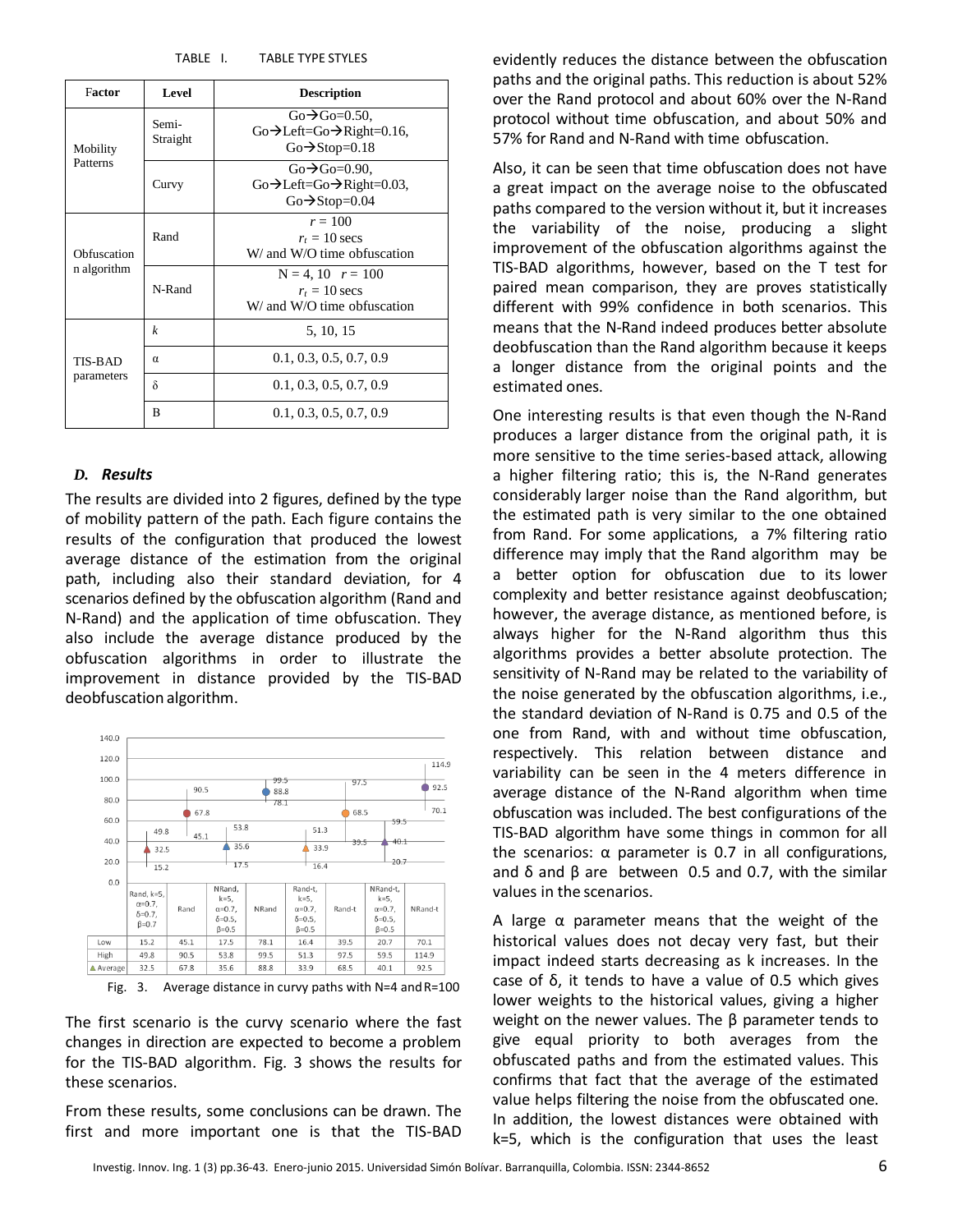number of historical values. This was not completely expected from a semi-straight path, in which more nodes may help filtering the noise better, but on the other hand, a larger set of historical points may increase the average distance due to the fact that the average point will include many more points, some of them very distant to the original one that is being estimated, thus the average point will be also farther from the original one.

The second scenario, the semi-straight paths, uses a less changing path course in which the user stays longer in the same direction. This is expected to have a lower impact on the performance of the TIS-BAD algorithm because the average of the values may include sets of points in similar directions. Fig. 4 shows the results of the average distance obtained with the deobfuscation algorithm.

The results show similar general behavior with the previous scenario. The N-Rand algorithm presents a better obfuscation solution in terms of distance between the original points and the estimated ones, thus protecting the original path. Contrary to the expectation, the nature of the straighter paths generated slightly larger average distance in all scenarios compared tothe semi-straight paths. This can be appreciated also in the reduction of the filtering ratio to values of 47% and 54% of the noise for the Rand and N-Rand algorithms, respectively. In other words, the TIS-BAD algorithm could not filter as much noise as it did on the curvy paths. This behavior in the straighter paths can be explained by the fact that, even though the curvy paths have many more changes in directions, points tend to be closer together in the curvy paths, thus the average distance among points in a curve is less than the average distance over a straight line. The difference between the point dispersion between paths can be seen clearly in Fig. 4.



Fig. 4. Average distance in semi-straight paths with N=4 and R=100

Another interesting result is that in this scenario the

filtering ratio was almost exactly the same with and without time obfuscation, thus the time obfuscation did not have any impact in protecting the location information better, despite the evidently increase on the variability of the noise compared with the semistraight paths. This behavior can be explained by the fact that the noise was so much higher than the distance between the nodes that the noise radius may absorb to some level the impact of the time scrambling.

#### **V. CONCLUSIONS AND FUTURE WORK**

Privacy in location-based information systems is a very important area of research, looking toward a broad adoption of these kinds of services in everyday tasks like navigation, shopping, security, telemedicine, etc.

Noise-based location obfuscation algorithms are one of the most common ways to provide a certain level of protection through the addition of random noise to the real location being reported to the LBS provider. On the other hand, very small efforts have been done in the area of deobfuscation in order to formalize techniques that could help testing new algorithms.

This work presents the TIS-BAD deobfuscation algorithm, a time series-based algorithms that is able to filter up to 60% in obfuscated paths generated with the Rand and the N-Rand obfuscation algorithms. These results show that some parameters of the TIS-BAD algorithm tend to have a common behavior among most scenarios, like a α parameter with 0.7, and a  $β$  parameter with 0.5 and a δ parameter between 0.3 and 0.5, which means that the protection provided by noise-based obfuscation may be vulnerable to the out-of-the-box attacks, or even worse, a brute force analysis of the obfuscated data with a large set of configuration combinations may show the best configuration to use in order to reduce the noise.

In general, the N-Rand algorithm provided better absolute protection, despite the fact that it could be filtered easier than the Rand algorithm. This fact could be explained by the lower variability that the N-Rand algorithm has compared to the Rand algorithm. The results also showed that the worst case scenario for the TIS-BAD algorithm is when the path is semi- straight and time obfuscation is included, which increases the variability of the error. The best results are obtained when the location points are close by because the average function filters a larger portion of the noise. This means that if the user does not move very fast or stays in a similar area, it is possible to narrow down their location more efficiently. Both these elements can be used in order to create a new noise-based algorithm that can reduce the filtering capabilities of the TIS- BAD algorithm.